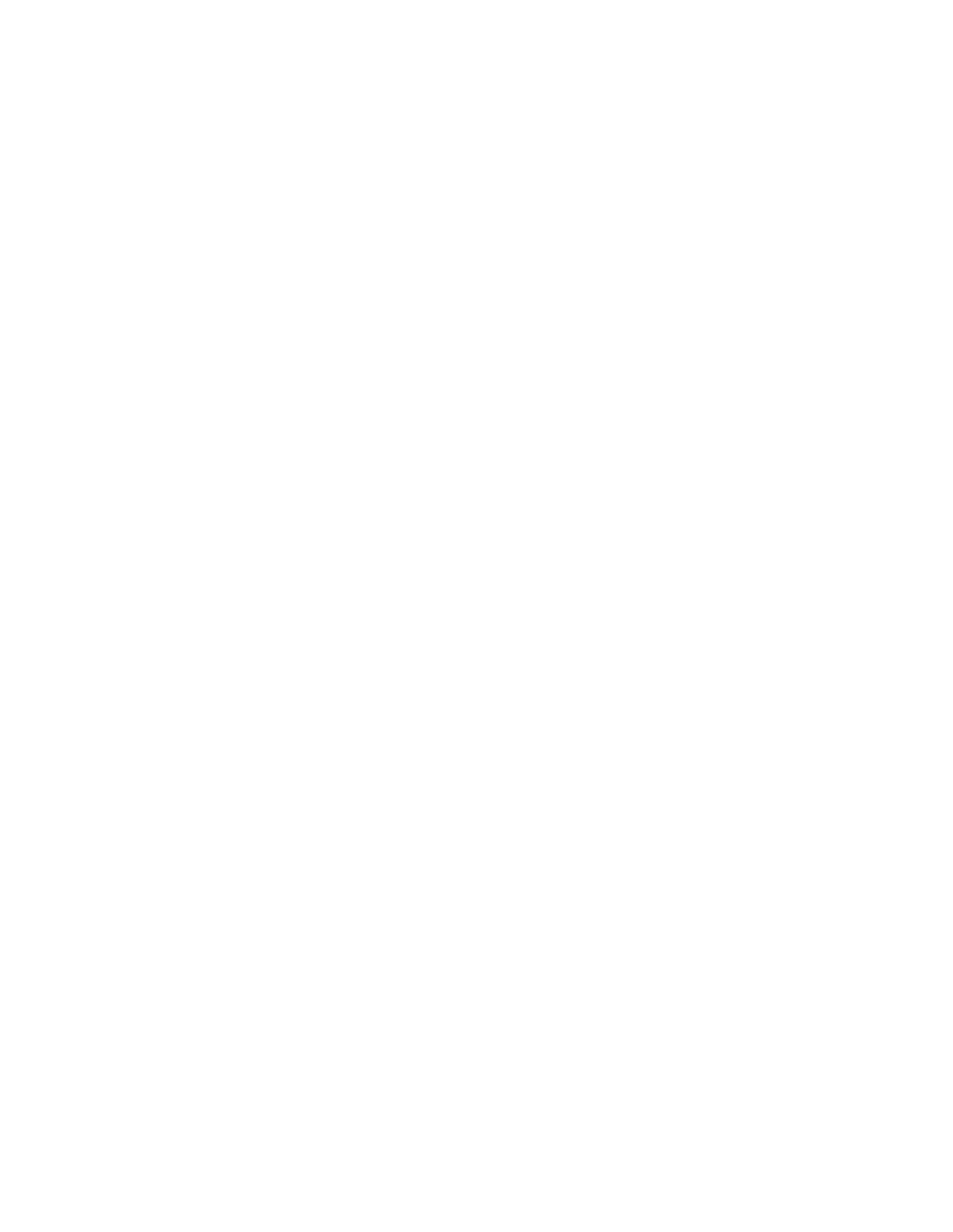

## **Commander Steve Anderson Homecoming**

Hal Parker Post #79 in Cando is hosting a homecoming for the newly elected Department Commander Steve Anderson on September 25, 2021 at the Devils Lake VFW. The social will start at 3:00 pm followed by a banquet at 5:00 pm. Banquet tickets are available to purchase in advance for \$15 by

September 13, 2021. Tickets will be available at the door for \$20.

Hotel rooms are available at the Fireside Inn and Suites. Please call the hotel at 701-662-6760 and ask for the American Legion room rate of \$85.99. The Fireside Inn and Suites will provide transportation between the VFW and the hotel.

Menu: Meatballs, mashed potatoes, corn and a dinner roll.

| Name:                                                            |
|------------------------------------------------------------------|
| $X$ \$15 = \$<br><b>Number of Tickets</b>                        |
| Advanced ticket price of \$15 if received by September 13, 2021. |
| Tickets will not be mailed out in advance.                       |

**Please mail this form along with payment to the ND American Legion at:** American Legion Department of North Dakota PO Box 5057 West Fargo, ND 58078



#### **Commander Steve Anderson Homecoming**

Hal Parker Post #79 in Cando is hosting a homecoming for the newly elected Department Commander Steve Anderson on September 25, 2021 at the Devils Lake VFW. The social will start at 3:00 pm followed by a banquet at 5:00 pm. Banquet tickets are available to purchase in advance for \$15 by

September 13, 2021. Tickets will be available at the door for \$20.

Hotel rooms are available at the Fireside Inn and Suites. Please call the hotel at 701-662-6760 and ask for the American Legion room rate of \$85.99. The Fireside Inn and Suites will provide transportation between the VFW and the hotel.

Menu: Meatballs, mashed potatoes, corn and a dinner roll.

|                                                                  | Please mail this form along with payment |
|------------------------------------------------------------------|------------------------------------------|
| Name:                                                            | to the ND American Legion at:            |
|                                                                  | American Legion                          |
| Number of Tickets<br>$X$ \$15 = \$                               | Department of North Dakota               |
| Advanced ticket price of \$15 if received by September 13, 2021. | PO Box 5057                              |
| Tickets will not be mailed out in advance.                       | West Fargo, ND 58078                     |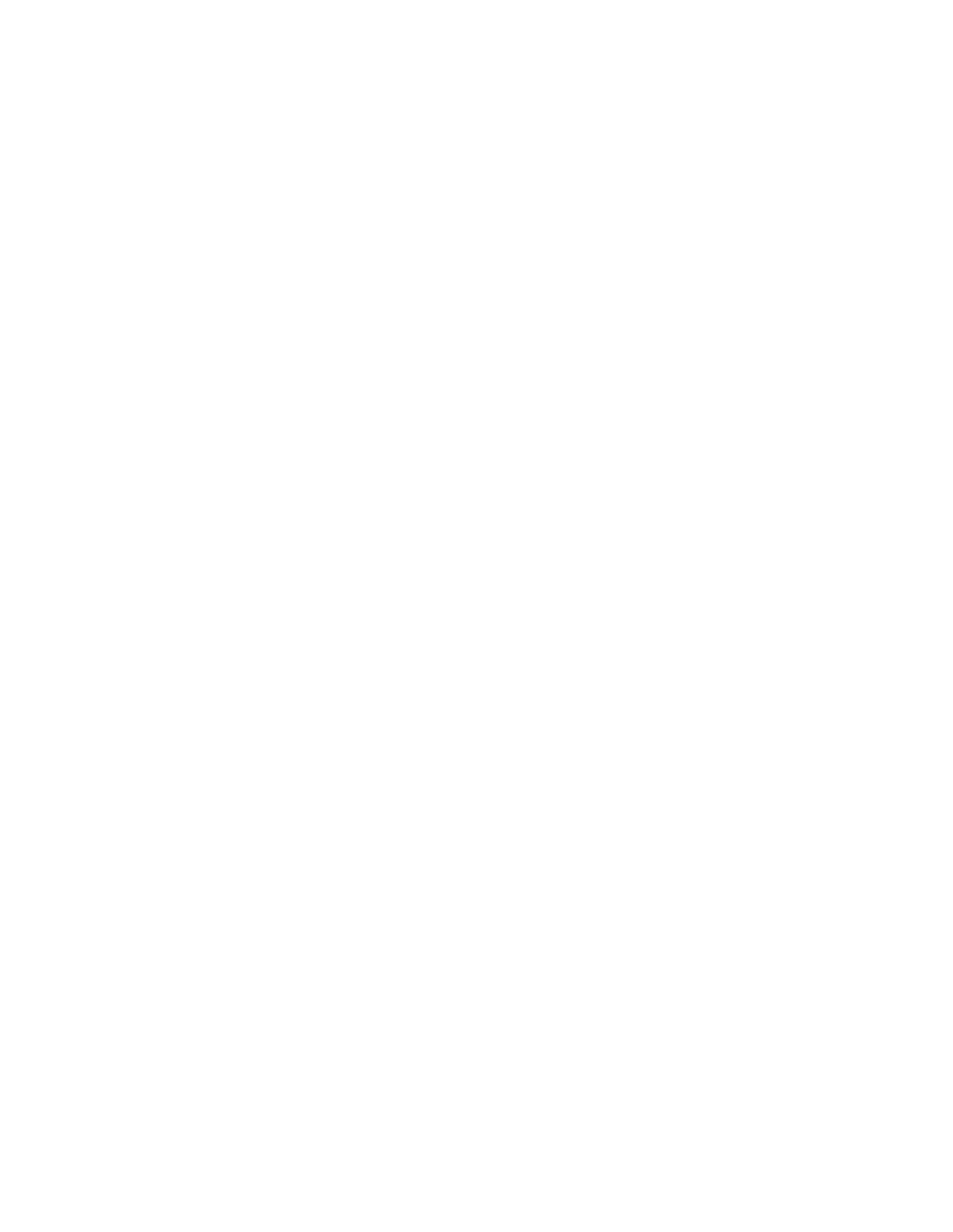

#### **The American Legion Department of North Dakota PO Box 5057, West Fargo, ND 58078**

*"REMEMBER THE FALLEN SUPPORT THE LIVING"*

| <b>Membership Tabulation As Of:</b> | 08/09/21 |
|-------------------------------------|----------|
| <b>Current Target Date:</b>         | 08/09/21 |
| <b>Target Percent of Goal:</b>      | 40%      |

### **East Region Vice Commander Clarence Carroll**

2022 Regional Membership Goal: **5027 2206** Current Membership: **43.88%**

| <b>District 1</b>          |                |                  |                                                                   |             | <b>District 2</b> |                                    |           |                |              | <b>District 10</b> |                             |                  |                |             |
|----------------------------|----------------|------------------|-------------------------------------------------------------------|-------------|-------------------|------------------------------------|-----------|----------------|--------------|--------------------|-----------------------------|------------------|----------------|-------------|
| Commander Dennis Kubischta |                |                  | <b>Commander Troy Estvold</b><br><b>Commander William Carroll</b> |             |                   |                                    |           |                |              |                    |                             |                  |                |             |
| Vice Commander Jon Veile   |                |                  |                                                                   |             |                   | Vice Commander Erica Claus-Numsali |           |                |              |                    | Vice Commander Brennan Bell |                  |                |             |
|                            |                | 2022 2022 Target |                                                                   |             |                   |                                    | 2022 2022 | Target         |              |                    |                             | 2022 2022 Target |                |             |
| Post                       | R Mbrs Goal    |                  |                                                                   | Goal % Goal | Post              | R Mbrs                             | Goal      |                | Goal % Goal  | Post               | R Mbrs Goal                 |                  |                | Goal % Goal |
| 2-Fargo                    | 249            | 600              | 240                                                               | 41.50%      | 6-GrandForks      | 179                                | 435       |                | 174 41.15% / | 7-Lisbon           | 32                          | 63               | 26             | 50.79%      |
| 4-Hillsboro                | 41             | 82               | 33                                                                | 50.00%      | 11-Cavalier       | 21                                 | 87        | 35             | 24.14%       | 19-LaMoure         | 25                          | 49               | 20             | 51.02%      |
| 8-Mayville                 | 25             | 53               | 22                                                                | 47.17% /    | 16-Aneta          | $\overline{2}$                     | 19        | 8              | 10.53%       | 20-Wahpeton        | 82                          | 180              | 72             | 45.56%      |
| 10-Buffalo                 | 15             | 48               | 20                                                                | 31.25%      | 21-Lakota         | 8                                  | 50        | 20             | 16.00%       | 36-Oakes           | 85                          | 132              | 53             | 64.39%      |
| 13-Finlev                  | 22             | 52               | 21                                                                | 42.31%      | 41-Grafton        | 49                                 | 76        | 31             | 64.47%       | 38-Cogswell        | 6                           | 19               | 8              | 31.58%      |
| 15-Casselton               | 23             | 51               | 21                                                                | 45.10%      | 62-Walhalla       | 38                                 | 67        | 27             | 56.72%       | 57-Kulm            | $\mathbf{1}$                | 10               | $\overline{4}$ | 10.00%      |
| 18-Hope                    | 19             | 63               | 26                                                                | 30.16%      | 77-Pembina        | 39                                 | 57        | 23             | 68.42%       | 82-Forman          | 5                           | 14               | 6              | 35.71%      |
| 44-Hunter                  | 9              | 16               | $\overline{7}$                                                    | 56.25%      | 92-Northwood      | 37                                 | 78        | 32             | 47.44%       | 84-Lidgerwood      | 33                          | 65               | 26             | 50.77% /    |
| 60-Valley City             | 17             | 129              | 52                                                                | 13.18%      | 97-Larimore       | 82                                 | 147       | 59             | 55.78%       | 88-Hankinson       | 16                          | 75               | 30             | 21.33%      |
| 70-Hatton                  | 29             | 57               | 23                                                                | 50.88%      | 107-Crystal       | 27                                 | 48        | 20             | 56.25%       | 106-Fairmount      | 14                          | 31               | 13             | 45.16%      |
| 74-Leonard                 | 12             | 16               | 7                                                                 | 75.00%      | 135-McVille       | 4                                  | 59        | 24             | 6.78%        | 108-Havana         | $\overline{2}$              | 13               | 6              | 15.38%      |
| 83-Nome                    | 4              | 13               | 6                                                                 | 30.77%      | 147-ParkRiver     | 70                                 | 141       | 57             | 49.65%       | 128-Abercrombie    | 9                           | 17               | 7              | 52.94%      |
| 93-Portland                | 39             | 69               | 28                                                                | 56.52%      | 156-Edinburg      | 35                                 | 46        | 19             | 76.09%       | 137-Ellendale      | 22                          | 60               | 24             | 36.67%      |
| 111-Binford                | $\overline{2}$ | 8                | 4                                                                 | 25.00%      | 157-Lankin        | 45                                 | 68        | 28             | 66.18%       | 146-Edgeley        | 23                          | 47               | 19             | 48.94%      |
| 113-Hannaford              | 21             | 28               | 12                                                                | 75.00%      | 159-Drayton       | 6                                  | 22        | 9              | 27.27%       | 148-Milnor         | 6                           | 35               | 14             | 17.14%      |
| 117-Kindred                | 5              | 24               | 10                                                                | 20.83%      | 162-Tolna         | 25                                 | 35        | 14             | 71.43%       | 153-Wyndmere       | 34                          | 56               | 23             | 60.71%      |
| 132-Gardner                | 17             | 19               | 8                                                                 | 89.47%      | 168-St. Thomas    | 23                                 | 26        | 11             | 88.46%       | 166-Walcott        | 6                           | 23               | 10             | 26.09%      |
| 143-Cooperstown            | 28             | 56               | 23                                                                | 50.00%      | 181-Thompson      | 10                                 | 46        | 19             | 21.74%       | 178-Verona         | 6                           | 12               | 5              | 50.00%      |
| 149-Dazey                  | 11             | 18               | 8                                                                 | 61.11%      | 182-Pekin         | 3                                  | 14        | 6              | 21.43%       | 191-Gwinner        | 31                          | 80               | 32             | 38.75%      |
| 154-Page                   | 9              | 18               | 8                                                                 | 50.00%      | 201-Minto         | 20                                 | 52        | 21             | 38.46%       | 215-Rutland        | 5                           | 27               | 11             | 18.52%      |
| 169-Sharon                 | $\overline{2}$ | 15               | 6                                                                 | 13.33%      | 208-Pisek         | 24                                 | 33        | 14             | 72.73%       | 221-Sheldon        | 24                          | 30               | 12             | 80.00%      |
| 172-Buxton                 | 14             | 15               | 6                                                                 | 93.33%      | 227-Mountain      | 11                                 | 33        | 14             | 33.33%       | 277-Forbes         | 4                           | 18               | 8              | 22.22%      |
| 187-Fingal                 | 1              | 12               | 5                                                                 | 8.33%       | 237-Adams         | 19                                 | 27        | 11             | 70.37%       | 282-Galchutt       | $\overline{2}$              | 20               | 8              | 10.00%      |
| 202-Sanborn                | 6              | 51               | 21                                                                | 11.76%      | 238-Michigan      | 21                                 | 34        | 14             | 61.76%       | 283-Mooreton       | $\overline{4}$              | 16               | 7              | 25.00%      |
| 210-Galesburg              | 18             | 32               | 13                                                                | 56.25%      | 240-Hoople        | $\overline{2}$                     | 18        | 8              | 11.11%       | 294-Cayuga         | 9                           | 11               | 5              | 81.82%      |
| 223-Erie                   | 3              | 27               | 11                                                                | 11.11%      | 242-Neche         | 16                                 | 23        | 10             | 69.57% /     | Totals:            | 486                         | 1103             |                | 44.06%      |
| 293-Horace                 | 5              | 34               | 14                                                                | 14.71%      | 247-Petersburg    | 20                                 | 36        | 15             | 55.56% /     |                    |                             |                  |                |             |
| 297-Harwood                | 106            | 215              | 86                                                                | 49.30%      | 251-Forest River  | 20                                 | 41        | 17             | 48.78%       |                    |                             |                  |                |             |
| 307-Sibley                 | 1              | 17               | $\overline{7}$                                                    | 5.88%       | 256-Reynolds      | 0                                  | 5         | $\overline{2}$ | 0.00%        |                    |                             |                  |                |             |
| 308-WestFargo              | 43             | 100              | 40                                                                | 43.00%      | 274-Fordville     | 4                                  | 25        | 10             | 16.00%       |                    |                             |                  |                |             |
| 400-NDSU                   | 0              | 16               | $\overline{7}$                                                    | 0.00%       | 299-Manvel        | 64                                 | 119       | 48             | 53.78% /     |                    |                             |                  |                |             |
| Totals:                    | 796            | 1954             |                                                                   | 40.74%      | 401-UND           | $\Omega$                           | 3         | $\overline{2}$ | 0.00%        |                    |                             |                  |                |             |

**Totals: 924 1970 46.90%**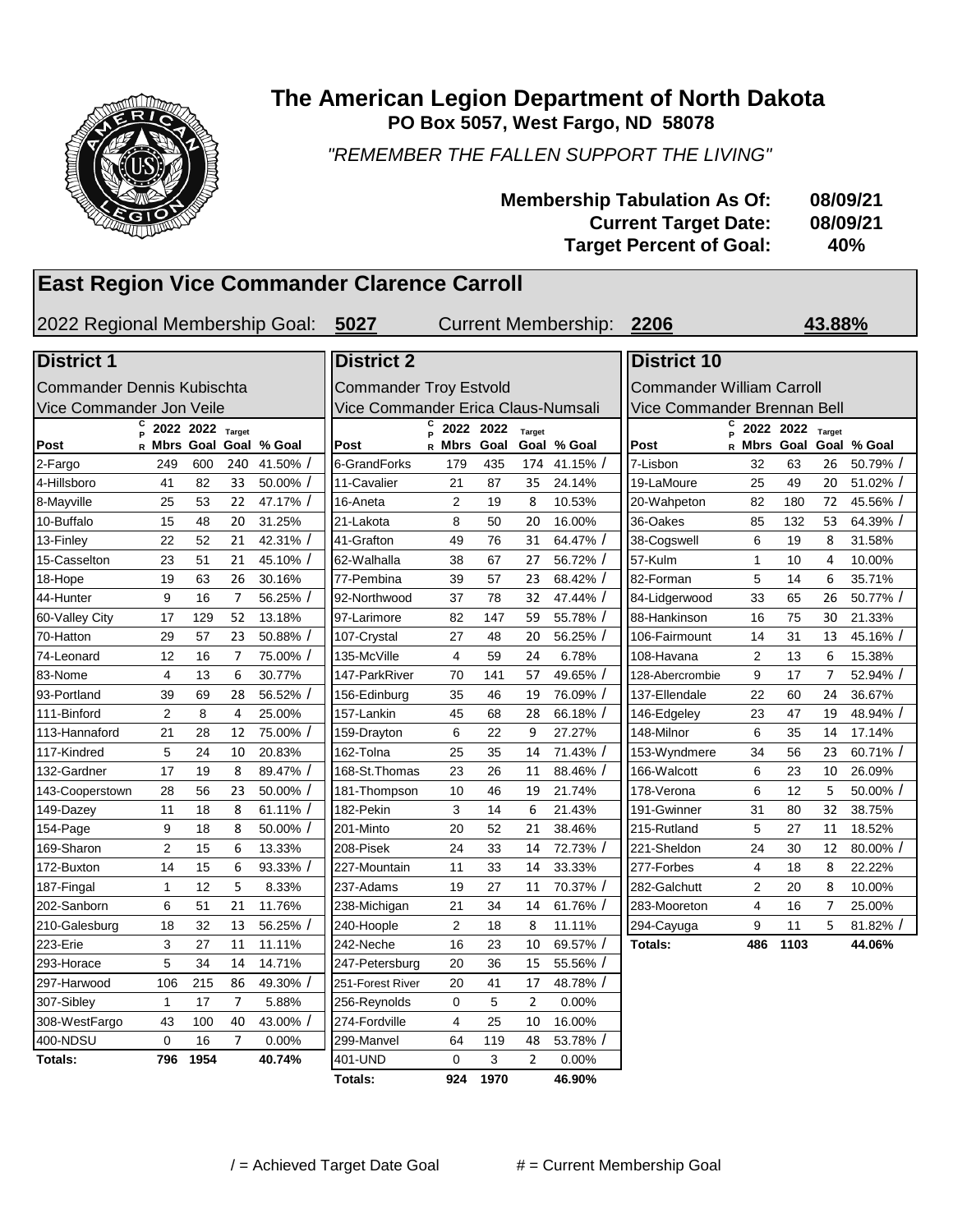

#### **PO Box 5057, West Fargo, ND 58078 The American Legion Department of North Dakota**

*"REMEMBER THE FALLEN SUPPORT THE LIVING"*

| <b>Membership Tabulation As Of:</b> | 08/09/21 |
|-------------------------------------|----------|
| <b>Current Target Date:</b>         | 08/09/21 |
| <b>Target Percent of Goal:</b>      | 40%      |

### **Central Region Vice Commander Troy Reemtsma**

2022 Regional Membership Goal: **3095 1237**

Current Membership: **39.97%**

#### **Post C P 2022 2022 Target R Mbrs Goal Goal % Goal Post** 23-Rugby 75 153 62 49.02% / | 14-Jamestown 82 200 80 41.00% / | | 1-Bismarck 127 615 246 20.65% 24-DevilsLake 30 75 30 40.00% / ||17-Sykeston 1 39 16 2.56% ||12-Washburn 66 126 51 52.38% / 61-Brocket 4 6 3 66.67% / 25-Carrington 27 52 21 51.92% / 49-Garrison 23 100 40 23.00% 79-Cando 39 83 34 46.99% / 28-Harvey 24 41 17 58.54% / 53-Ashley 3 31 13 9.68% 86-Minnewaukan 18 27 11 66.67% | 30-NewRockford 36 71 29 50.70% | 54-Linton 63 98 40 64.29% / 98-Langdon 20 145 58 13.79% 33-Fessenden 12 37 15 32.43% 65-Wing 22 46 19 47.83% / 101-Leeds 25 25 10 100.00% / # 56-Goodrich 28 54 22 51.85% / 72-Napoleon 54 104 42 51.92% / 123-Maddock 11 52 21 21.15% 103-Kensal 20 53 22 37.74% 87-Wishek 5 48 20 10.42% 125-St.John 5 7 3 71.43% | 124-McClusky 19 34 14 55.88% | 126-Hazelton 12 24 10 50.00% / 129-Bisbee 3 12 5 25.00% 1600-McHenry 3 8 4 37.50% 133-TurtleLake 47 83 34 56.63% / 164-Osnabrock 0 10 4 0.00% | |175-Bowdon 1 6 3 16.67% | |163-Wilton 6 48 20 12.50% 179-Milton 10 23 10 43.48% / 205-Woodworth 21 28 12 75.00% / 212-Tappen 1 14 6 7.14% 185-Dunseith 8 17 7 47.06% | 236-Wimbledon 33 60 24 55.00% | 260-Fredonia 14 21 9 66.67% / 193-Edmore 7 11 5 63.64% / 245-Medina 14 22 9 63.64% / **Totals: 443 1358 32.62%** 194-Rolette 41 73 30 56.16% / 250-Gackle 41 76 31 53.95% / 217-Knox 10 13 6 76.92% / 265-Streeter 33 41 17 80.49% / 235-Rolla 33 66 27 50.00% / **Totals: 395 822 48.05%** 262-Belcourt 21 49 20 42.86% / 266-Hampden 10 12 5 83.33% / 268-York 3 17 7 17.65% 276-Sarles 26 39 16 66.67% / **Totals: 399 915 43.61%** Commander Tony Phillips Vice Commander Jacob Volk **District 3 District 4 District 5**

| <b>District 4</b>                 |        |             |      |               |             | Dis     |  |  |  |  |
|-----------------------------------|--------|-------------|------|---------------|-------------|---------|--|--|--|--|
| Commander Douglas Wittmier<br>Con |        |             |      |               |             |         |  |  |  |  |
| Vice Commander                    |        |             |      |               |             |         |  |  |  |  |
|                                   | С<br>Þ | 2022        | 2022 | <b>Target</b> |             |         |  |  |  |  |
| Post                              | R      | <b>Mbrs</b> | Goal |               | Goal % Goal | Post    |  |  |  |  |
| 14-Jamestown                      |        | 82          | 200  | 80            | 41.00% /    | 1-Bis   |  |  |  |  |
| 17-Sykeston                       |        | 1           | 39   | 16            | 2.56%       | $12-N$  |  |  |  |  |
| 25-Carrington                     |        | 27          | 52   | 21            | $51.92\%$ / | 49-G    |  |  |  |  |
| 28-Harvey                         |        | 24          | 41   | 17            | 58.54% /    | $53-A$  |  |  |  |  |
| 30-NewRockford                    |        | 36          | 71   | 29            | 50.70% /    | 54-Li   |  |  |  |  |
| 33-Fessenden                      |        | 12          | 37   | 15            | 32.43%      | 65-W    |  |  |  |  |
| 56-Goodrich                       |        | 28          | 54   | 22            | $51.85\%$ / | 72-N    |  |  |  |  |
| 103-Kensal                        |        | 20          | 53   | 22            | 37.74%      | 87-W    |  |  |  |  |
| 124-McClusky                      |        | 19          | 34   | 14            | 55.88% /    | $126 -$ |  |  |  |  |
| 160-McHenry                       |        | 3           | 8    | 4             | 37.50%      | $133 -$ |  |  |  |  |
| 175-Bowdon                        |        | 1           | 6    | 3             | 16.67%      | $163 -$ |  |  |  |  |
| 205-Woodworth                     |        | 21          | 28   | 12            | 75.00% /    | $212 -$ |  |  |  |  |
| 236-Wimbledon                     |        | 33          | 60   | 24            | 55.00% /    | 260-l   |  |  |  |  |
| 245-Medina                        |        | 14          | 22   | 9             | $63.64\%$ / | Tota    |  |  |  |  |
| 250-Gackle                        |        | 41          | 76   | 31            | 53.95% /    |         |  |  |  |  |
| 265-Streeter                      |        | 33          | 41   | 17            | 80.49%      |         |  |  |  |  |
| Totals:                           |        | 395         | 822  |               | 48.05%      |         |  |  |  |  |

| <b>District 5</b>                                                                   |  |     |      |    |             |  |  |  |  |  |
|-------------------------------------------------------------------------------------|--|-----|------|----|-------------|--|--|--|--|--|
| <b>Commander Brad Huber</b>                                                         |  |     |      |    |             |  |  |  |  |  |
| Vice Commander Ronald Dykema                                                        |  |     |      |    |             |  |  |  |  |  |
| c<br>2022 2022<br><b>Target</b><br>P<br>Post<br>Mbrs<br>Goal<br>% Goal<br>Goal<br>R |  |     |      |    |             |  |  |  |  |  |
| 1-Bismarck                                                                          |  | 127 | 615  |    | 246 20.65%  |  |  |  |  |  |
| 12-Washburn                                                                         |  | 66  | 126  | 51 | 52.38% /    |  |  |  |  |  |
| 49-Garrison                                                                         |  | 23  | 100  | 40 | 23.00%      |  |  |  |  |  |
| 53-Ashley                                                                           |  | 3   | 31   | 13 | 9.68%       |  |  |  |  |  |
| 54-Linton                                                                           |  | 63  | 98   | 40 | 64.29% /    |  |  |  |  |  |
| 65-Wing                                                                             |  | 22  | 46   | 19 | 47.83% /    |  |  |  |  |  |
| 72-Napoleon                                                                         |  | 54  | 104  | 42 | $51.92\%$ / |  |  |  |  |  |
| 87-Wishek                                                                           |  | 5   | 48   | 20 | 10.42%      |  |  |  |  |  |
| 126-Hazelton                                                                        |  | 12  | 24   | 10 | $50.00\%$ / |  |  |  |  |  |
| 133-TurtleLake                                                                      |  | 47  | 83   | 34 | $56.63%$ /  |  |  |  |  |  |
| 163-Wilton                                                                          |  | 6   | 48   | 20 | 12.50%      |  |  |  |  |  |
| 212-Tappen                                                                          |  | 1   | 14   | 6  | 7.14%       |  |  |  |  |  |
| 260-Fredonia                                                                        |  | 14  | 21   | 9  | 66.67% /    |  |  |  |  |  |
| Totals:                                                                             |  | 443 | 1358 |    | 32.62%      |  |  |  |  |  |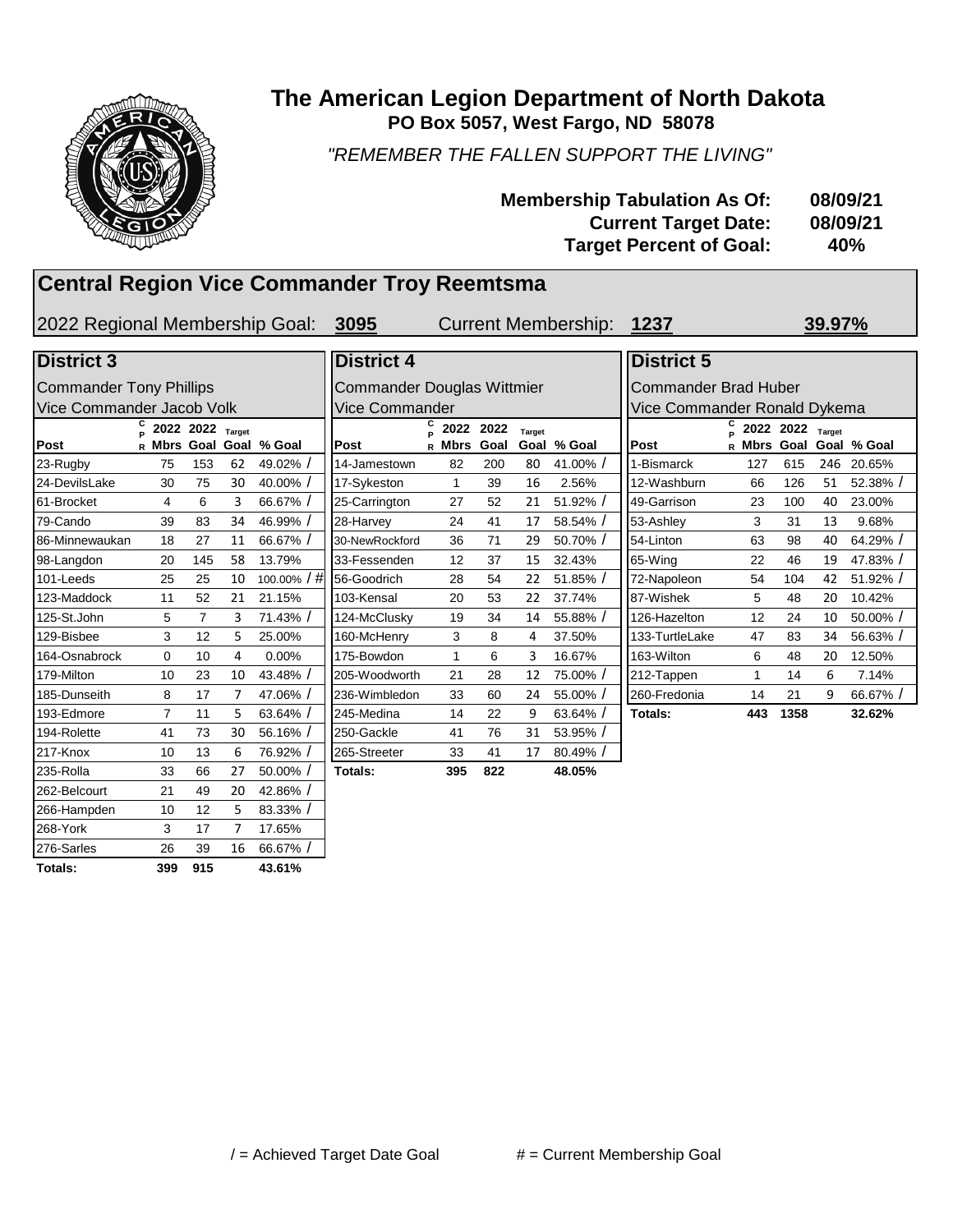

| 269-Upham    | 15                | 25   | 10 | 60.00%/  | ICommander Jason Anderson |             |           |        |             | <b>Post</b>    | Total | Goal  | % Goal |
|--------------|-------------------|------|----|----------|---------------------------|-------------|-----------|--------|-------------|----------------|-------|-------|--------|
| 270-Butte    | 31                | 60   | 24 | 51.67% / | Vice Commander            |             |           |        |             | <b>ND-0500</b> | 96    | 100   | 96.00% |
| 279-Lansford | 9                 | 13   | 6  | 69.23%   |                           | c           | 2022 2022 | Target |             |                |       |       |        |
| 292-Benedict | $12 \overline{ }$ | 14   | 6  | 85.71%   | Post                      | R Mbrs Goal |           |        | Goal % Goal | East           | 2206  | 5027  | 43.88% |
| 302-Newburg  | $\overline{2}$    | 8    | 4  | 25.00%   | 3-Dickinson               | 79          | 200       | 80     | 39.50%      | <b>Central</b> | 1237  | 3095  | 39.97% |
| Totals:      | 479               | 1203 |    | 39.82%   | 5-Beach                   | 10          | 71        | 29     | 14.08%      | West           | 1639  | 3958  | 41.41% |
|              |                   |      |    |          | 46-Killdeer               | 20          | 71        | 29     | 28.17%      | <b>Total</b>   | 5178  | 12180 | 42.51% |
|              |                   |      |    |          | 48-Bowman                 | 18          | 49        | 20     | 36.73%      |                |       |       |        |
|              |                   |      |    |          | 51-Reeder                 | 17          | 30        | 12     | 56.67%      |                |       |       |        |
|              |                   |      |    |          | 66-NewEngland             | 42          | 73        | 30     | 57.53%      |                |       |       |        |
|              |                   |      |    |          | 71-Mott                   | 66          | 100       | 40     | 66.00%      |                |       |       |        |
|              |                   |      |    |          | 115-Hettinger             | 32          | 64        | 26     | 50.00%      |                |       |       |        |
|              |                   |      |    |          | 144-Belfield              | 27          | 157       | 63     | 17.20%      |                |       |       |        |
|              |                   |      |    |          | 151-Scranton              | 9           | 43        | 18     | 20.93%      |                |       |       |        |
|              |                   |      |    |          | 180-Richardton            | 42          | 73        | 30     | 57.53%      |                |       |       |        |
|              |                   |      |    |          | 188-Rhame                 | 21          | 33        | 14     | 63.64%      |                |       |       |        |
|              |                   |      |    |          | 258-Halliday              | 33          | 40        | 16     | 82.50%      |                |       |       |        |
|              |                   |      |    |          | 273-Regent                | 5           | 27        | 11     | 18.52%      |                |       |       |        |
|              |                   |      |    |          | Гotals:                   | 421         | 1031      |        | 40.83%      |                |       |       |        |

| / = Achieved Target Date Goal | # = Current Membership Goal |
|-------------------------------|-----------------------------|
|-------------------------------|-----------------------------|

**42.51%**